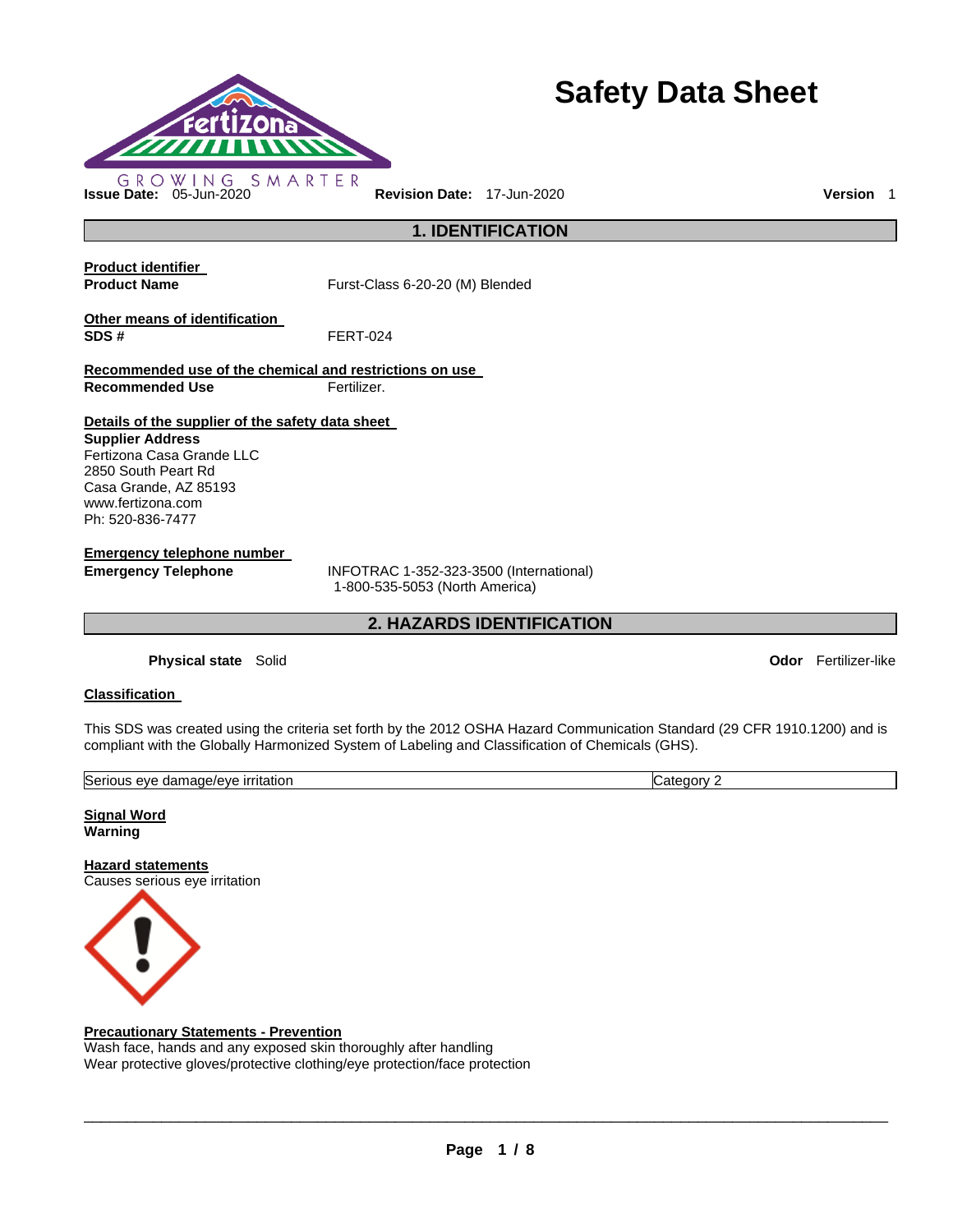#### **Precautionary Statements - Response**

IF IN EYES: Rinse cautiously with water for several minutes. Remove contact lenses, if present and easy to do. Continue rinsing If eye irritation persists: Get medical advice/attention

\_\_\_\_\_\_\_\_\_\_\_\_\_\_\_\_\_\_\_\_\_\_\_\_\_\_\_\_\_\_\_\_\_\_\_\_\_\_\_\_\_\_\_\_\_\_\_\_\_\_\_\_\_\_\_\_\_\_\_\_\_\_\_\_\_\_\_\_\_\_\_\_\_\_\_\_\_\_\_\_\_\_\_\_\_\_\_\_\_\_\_\_\_

#### **Other hazards**

Harmful to aquatic life with long lasting effects

# **3. COMPOSITION/INFORMATION ON INGREDIENTS**

Please also refer to subsequent sections of this SDS for additional information regarding the components of this product.

| <b>Chemical name</b>    | <b>CAS No</b> | Weight-%  |
|-------------------------|---------------|-----------|
| Mono-ammonium Phosphate | 7722-76-1     | 30-40     |
| Calcium Sulfate         | 7778-18-9     | $10 - 20$ |
| Ammonium Sulfate        | 7783-20-2     | l-10      |

\*\*If Chemical Name/CAS No is "proprietary" and/or Weight-% is listed as a range, the specific chemical identity and/or percentage of composition has been withheld as a trade secret.\*\*

# **4. FIRST AID MEASURES**

#### **Description of first aid measures**

| <b>General Advice</b>            | Provide this SDS to medical personnel for treatment.                                                                                                                                          |  |
|----------------------------------|-----------------------------------------------------------------------------------------------------------------------------------------------------------------------------------------------|--|
| <b>Eye Contact</b>               | Rinse cautiously with water for several minutes. Remove contact lenses, if present and<br>easy to do. Continue rinsing. If eye irritation persists: Get medical advice/attention.             |  |
| <b>Skin Contact</b>              | Wash with plenty of water. Take off contaminated clothing. Wash contaminated clothing<br>before reuse. If skin irritation persists, call a physician.                                         |  |
| <b>Inhalation</b>                | Remove exposed individual(s) to fresh air for 20 minutes. Consult a physician/poison center<br>if individual's condition declines or if symptoms persist.                                     |  |
| Ingestion                        | Rinse mouth. Do NOT induce vomiting. Drink 1 or 2 glasses of water. Never give anything<br>by mouth to an unconscious person. Call a poison center or doctor/physician if you feel<br>unwell. |  |
|                                  | Most important symptoms and effects, both acute and delayed                                                                                                                                   |  |
| <b>Symptoms</b>                  | Causes serious eye irritation. May be harmful if swallowed. May cause skin irritation.                                                                                                        |  |
|                                  | <u>Indication of any immediate medical attention and special treatment needed</u>                                                                                                             |  |
| <b>Notes to Physician</b>        | Treat symptomatically.                                                                                                                                                                        |  |
| <b>5. FIRE-FIGHTING MEASURES</b> |                                                                                                                                                                                               |  |

#### **Suitable Extinguishing Media**

Use extinguishing measures that are appropriate to local circumstances and the surrounding environment.

**Unsuitable Extinguishing Media** Not determined.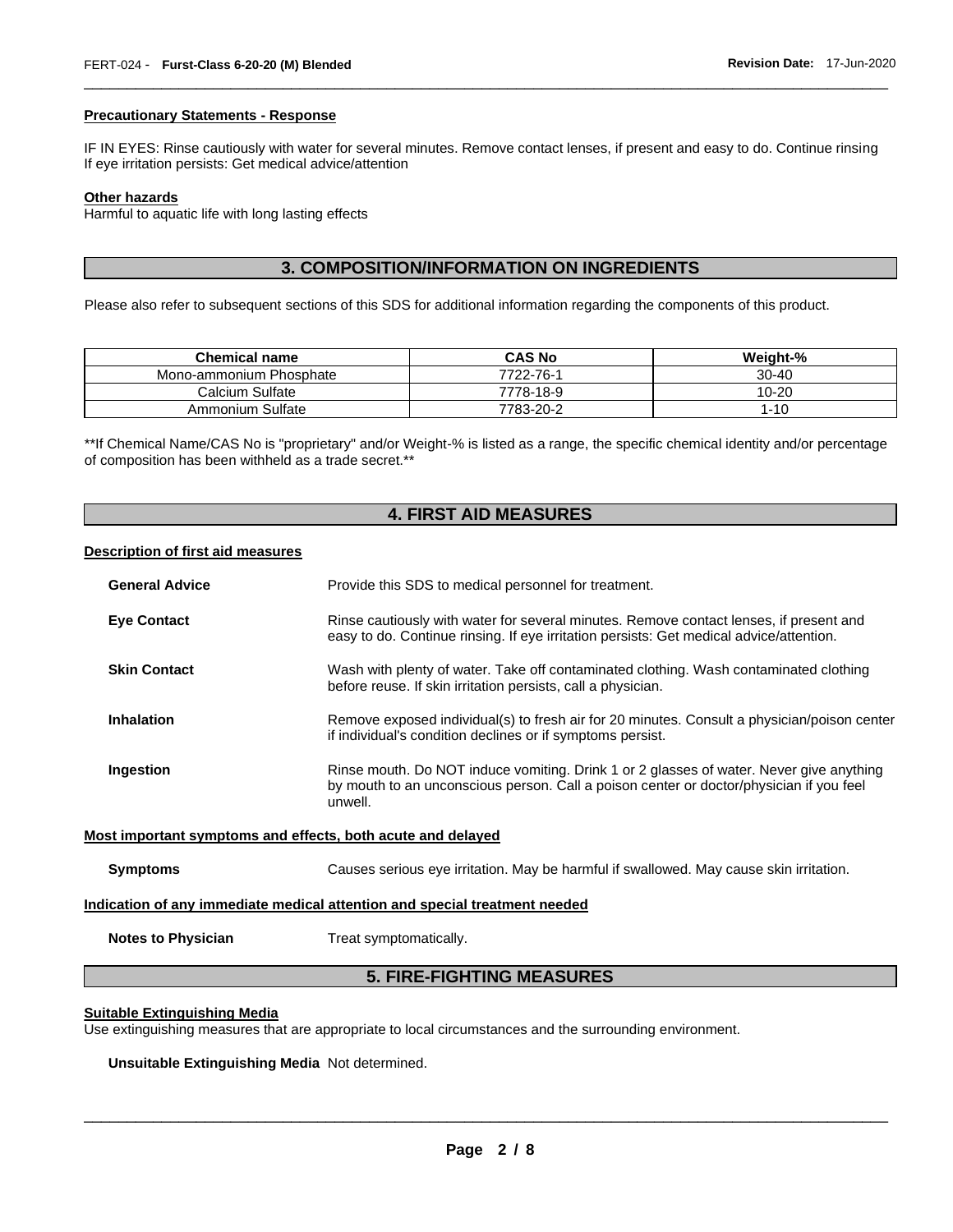#### **Specific Hazards Arising from the Chemical**

Product is not flammable.

#### **Protective equipment and precautions for firefighters**

As in any fire, wear self-contained breathing apparatus pressure-demand, MSHA/NIOSH (approved or equivalent) and full protective gear.

# **6. ACCIDENTAL RELEASE MEASURES**

\_\_\_\_\_\_\_\_\_\_\_\_\_\_\_\_\_\_\_\_\_\_\_\_\_\_\_\_\_\_\_\_\_\_\_\_\_\_\_\_\_\_\_\_\_\_\_\_\_\_\_\_\_\_\_\_\_\_\_\_\_\_\_\_\_\_\_\_\_\_\_\_\_\_\_\_\_\_\_\_\_\_\_\_\_\_\_\_\_\_\_\_\_

#### **Personal precautions, protective equipment and emergency procedures**

| <b>Personal Precautions</b>                          | Wear protective clothing as described in Section 8 of this safety data sheet. Ventilate area<br>of leak or spill.                                         |
|------------------------------------------------------|-----------------------------------------------------------------------------------------------------------------------------------------------------------|
| <b>Environmental precautions</b>                     |                                                                                                                                                           |
| <b>Environmental precautions</b>                     | Do not allow into any sewer, on the ground or into any body of water. See Section 12 for<br>additional Ecological Information.                            |
| Methods and material for containment and cleaning up |                                                                                                                                                           |
| <b>Methods for Containment</b>                       | Prevent further leakage or spillage if safe to do so.                                                                                                     |
| <b>Methods for Clean-Up</b>                          | Avoid creating dust. Reclaim where possible. Sweep up and shovel into suitable containers<br>for disposal. For waste disposal, see section 13 of the SDS. |

# **7. HANDLING AND STORAGE**

#### **Precautions for safe handling**

**Advice on Safe Handling** Avoid generation of dust. Wear eye/face protection. Wear protective gloves/protective clothing. Do not eat, drink or smoke when using this product. Use personal protection recommended in Section 8. Wash face, hands and any exposed skin thoroughly after handling. Avoid breathing dusts. Use only in well ventilated areas. Observe precautions found on the label.

#### **Conditions for safe storage, including any incompatibilities**

**Storage Conditions Keep containers tightly closed in a dry, cool and well-ventilated place.** 

**Incompatible Materials Strong oxidizing agents. Strong acids. Strong bases.** 

# **8. EXPOSURE CONTROLS/PERSONAL PROTECTION**

#### **Exposure Guidelines**

| <b>Chemical name</b> | <b>ACGIH TLV</b>          | <b>OSHA PEL</b>                    | <b>NIOSH IDLH</b>                          |
|----------------------|---------------------------|------------------------------------|--------------------------------------------|
| Calcium Sulfate      | TWA: 10 $mg/m3$ inhalable | TWA: 15 $mg/m3$ total dust         | TWA: 10 mg/m $3$<br>total dust             |
| 7778-18-9            | particulate matter        | TWA: $5 \text{ mg/m}^3$ respirable | TWA: $5 \text{ mg/m}^3$<br>respirable dust |
|                      |                           | fraction                           |                                            |
|                      |                           | (vacated) TWA: $15 \text{ mg/m}^3$ |                                            |
|                      |                           | (vacated) TWA: $5 \text{ mg/m}^3$  |                                            |
|                      |                           | respirable fraction                |                                            |

#### **Appropriate engineering controls**

**Engineering Controls** Maintain eye wash fountain and quick-drench facilities in work area.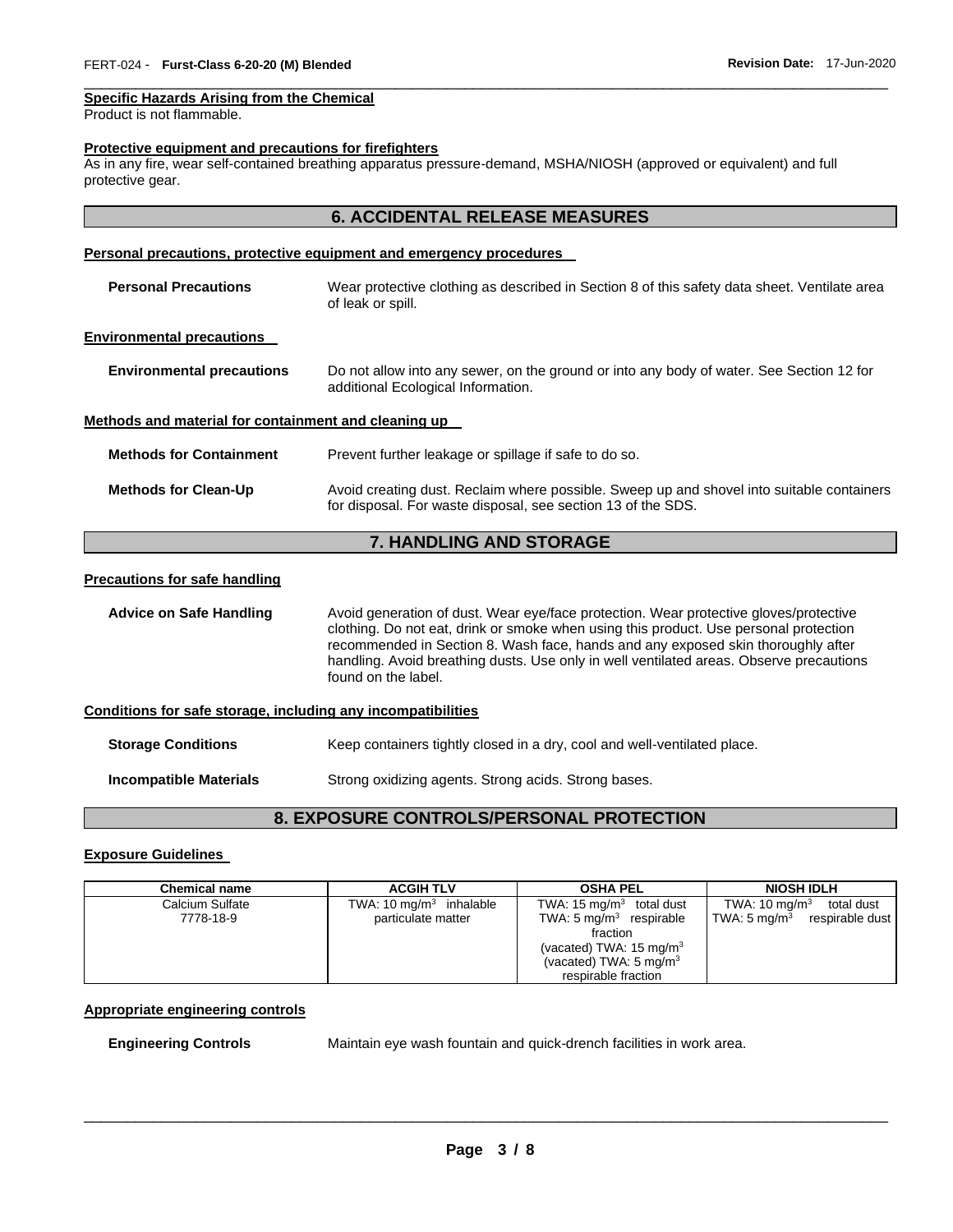#### **Individual protection measures, such as personal protective equipment**

| <b>Eye/Face Protection</b>      | Safety glasses as a minimum for protection. Refer to 29 CFR 1910.133 for eye and face<br>protection regulations.                                                                                                                                                                                                               |
|---------------------------------|--------------------------------------------------------------------------------------------------------------------------------------------------------------------------------------------------------------------------------------------------------------------------------------------------------------------------------|
| <b>Skin and Body Protection</b> | Wear protective gloves and protective clothing. Refer to 29 CFR 1910.138 for appropriate<br>skin and body protection.                                                                                                                                                                                                          |
| <b>Respiratory Protection</b>   | If necessary, wear a MSHA/NIOSH-approved respirator. Refer to 29 CFR 1910.134 for<br>respiratory protection requirements.                                                                                                                                                                                                      |
|                                 | General Hygiene Considerations Avoid contact with skin, eyes and clothing. After handling this product, wash hands before<br>eating, drinking, or smoking. If contact occurs, remove contaminated clothing. If needed,<br>take first aid action shown on section 4 of this SDS. Launder contaminated clothing before<br>reuse. |

\_\_\_\_\_\_\_\_\_\_\_\_\_\_\_\_\_\_\_\_\_\_\_\_\_\_\_\_\_\_\_\_\_\_\_\_\_\_\_\_\_\_\_\_\_\_\_\_\_\_\_\_\_\_\_\_\_\_\_\_\_\_\_\_\_\_\_\_\_\_\_\_\_\_\_\_\_\_\_\_\_\_\_\_\_\_\_\_\_\_\_\_\_

# **9. PHYSICAL AND CHEMICAL PROPERTIES**

# **Information on basic physical and chemical properties**

| <b>Physical state</b>            | Solid            |                       |                 |
|----------------------------------|------------------|-----------------------|-----------------|
| Appearance                       | Not determined   | Odor                  | Fertilizer-like |
| Color                            | Not determined   | <b>Odor Threshold</b> | Not determined  |
| <b>Property</b>                  | <b>Values</b>    | Remarks • Method      |                 |
| рH                               | Not determined   |                       |                 |
| Melting point / freezing point   | Not determined   |                       |                 |
| Boiling point / boiling range    | Not determined   |                       |                 |
| <b>Flash point</b>               | Not determined   |                       |                 |
| <b>Evaporation Rate</b>          | Not determined   |                       |                 |
| <b>Flammability (Solid, Gas)</b> | Not determined   |                       |                 |
| <b>Flammability Limit in Air</b> |                  |                       |                 |
| Upper flammability or explosive  | Not determined   |                       |                 |
| limits                           |                  |                       |                 |
| Lower flammability or explosive  | Not determined   |                       |                 |
| limits                           |                  |                       |                 |
| <b>Vapor Pressure</b>            | Not determined   |                       |                 |
| <b>Vapor Density</b>             | Not determined   |                       |                 |
| <b>Relative Density</b>          | Not determined   |                       |                 |
| <b>Water Solubility</b>          | Soluble in water |                       |                 |
| Solubility in other solvents     | Not determined   |                       |                 |
| <b>Partition Coefficient</b>     | Not determined   |                       |                 |
| <b>Autoignition temperature</b>  | Not determined   |                       |                 |
| Decomposition temperature        | Not determined   |                       |                 |
| <b>Kinematic viscosity</b>       | Not determined   |                       |                 |
| <b>Dynamic Viscosity</b>         | Not determined   |                       |                 |
| <b>Explosive Properties</b>      | Not determined   |                       |                 |
| <b>Oxidizing Properties</b>      | Not determined   |                       |                 |

# **10. STABILITY AND REACTIVITY**

#### **Reactivity**

Not reactive under normal conditions.

#### **Chemical stability**

Stable under recommended storage conditions.

#### **Possibility of hazardous reactions**

None under normal processing.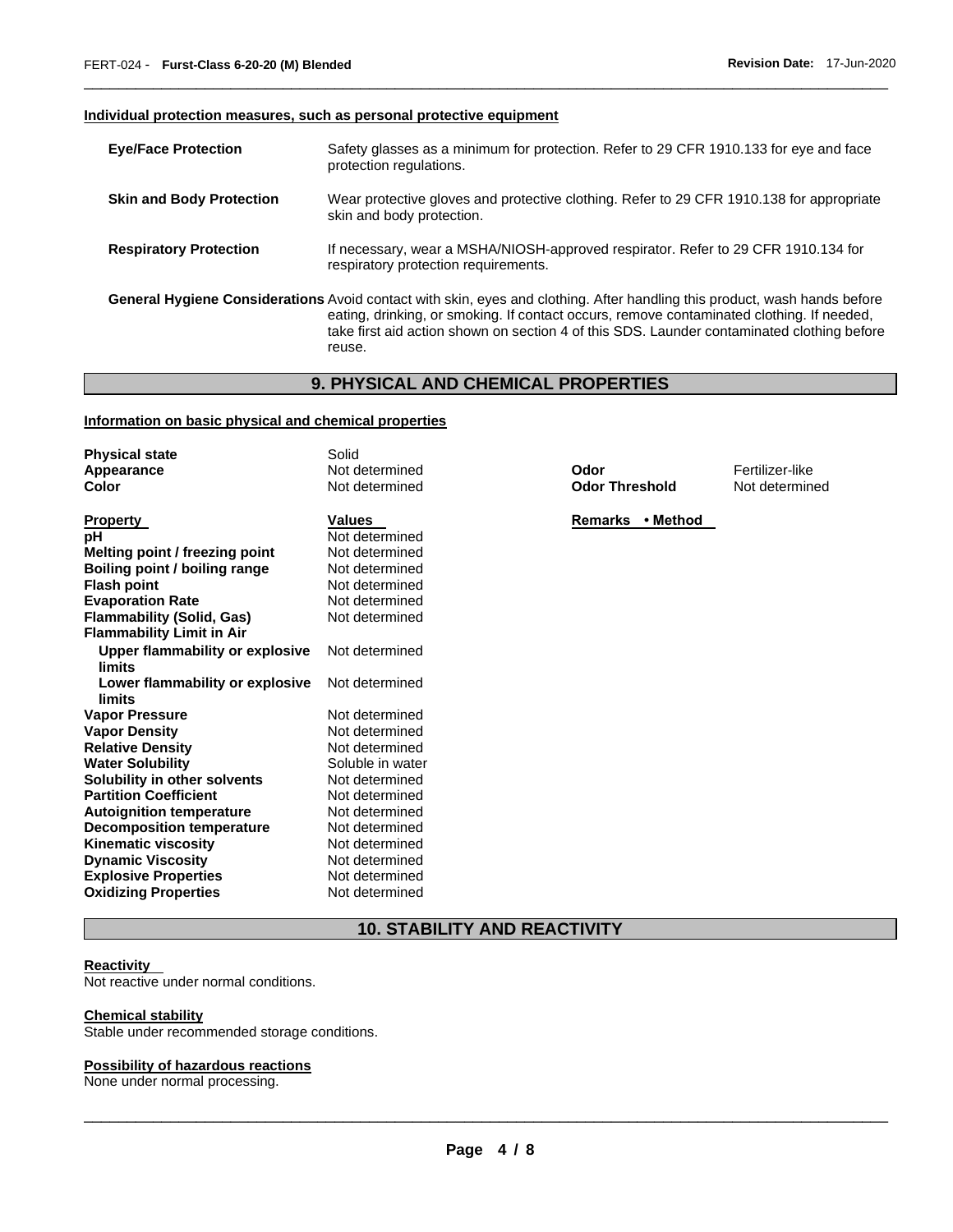#### **Conditions to Avoid**

Keep out of reach of children. Avoid generation of dust.

#### **Incompatible materials**

Strong oxidizing agents. Strong acids. Strong bases.

#### **Hazardous decomposition products**

None known based on information supplied.

# **11. TOXICOLOGICAL INFORMATION**

\_\_\_\_\_\_\_\_\_\_\_\_\_\_\_\_\_\_\_\_\_\_\_\_\_\_\_\_\_\_\_\_\_\_\_\_\_\_\_\_\_\_\_\_\_\_\_\_\_\_\_\_\_\_\_\_\_\_\_\_\_\_\_\_\_\_\_\_\_\_\_\_\_\_\_\_\_\_\_\_\_\_\_\_\_\_\_\_\_\_\_\_\_

#### **Information on likely routes of exposure**

| <b>Product Information</b> |                                                     |
|----------------------------|-----------------------------------------------------|
| <b>Eve Contact</b>         | Causes serious eye irritation.                      |
| <b>Skin Contact</b>        | Prolonged contact may cause redness and irritation. |
| <b>Inhalation</b>          | May cause irritation if inhaled.                    |
| Ingestion                  | May be harmful if swallowed.                        |

# **Component Information**

| <b>Chemical name</b>                 | Oral LD50                 | Dermal LD50              | <b>Inhalation LC50</b> |
|--------------------------------------|---------------------------|--------------------------|------------------------|
| Mono-ammonium Phosphate<br>7722-76-1 | $= 5750$ mg/kg (Rat)      | $> 7940$ mg/kg (Rabbit)  |                        |
| Potassium Chloride<br>7447-40-7      | $= 2600$ mg/kg (Rat)      |                          |                        |
| Calcium Sulfate<br>7778-18-9         | $>$ 3000 mg/kg (Rat)      | $\overline{\phantom{a}}$ |                        |
| Ammonium Sulfate<br>7783-20-2        | (Rat)<br>$= 2840$ mg/kg ( | > 2000 mg/kg<br>(Rat)    | $\blacksquare$         |

#### **Symptoms related to the physical, chemical and toxicological characteristics**

**Symptoms** Please see section 4 of this SDS for symptoms.

### **Delayed and immediate effects as well as chronic effects from short and long-term exposure**

**Carcinogenicity** Based on the information provided, this product does not contain any carcinogens or potential carcinogens as listed by OSHA, IARC or NTP.

#### **Numerical measures of toxicity**

**The following values are calculated based on chapter 3.1 of the GHS document** . **Oral LD50** 3,438.60 mg/kg **Dermal LD50** 5,060.60 mg/kg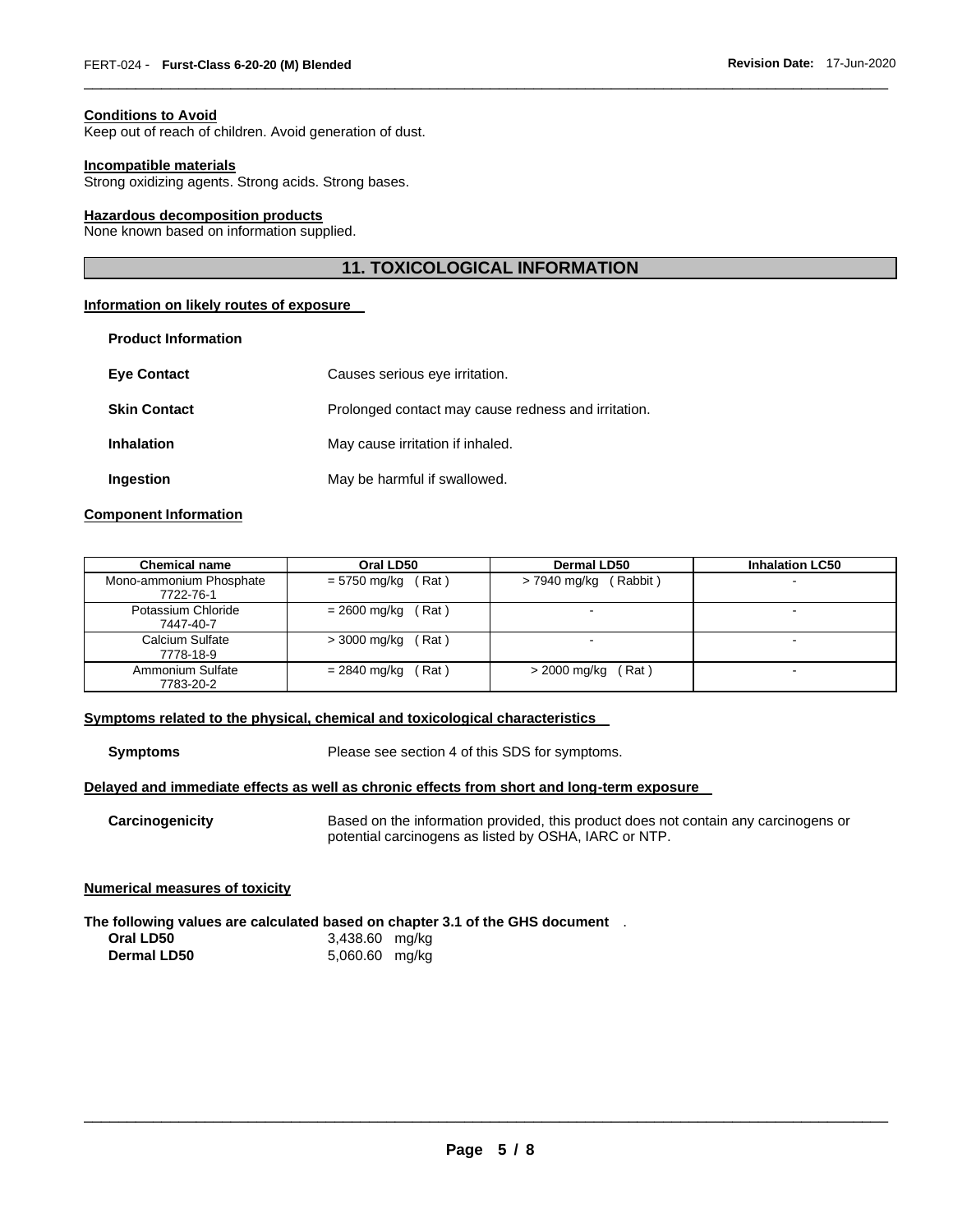# \_\_\_\_\_\_\_\_\_\_\_\_\_\_\_\_\_\_\_\_\_\_\_\_\_\_\_\_\_\_\_\_\_\_\_\_\_\_\_\_\_\_\_\_\_\_\_\_\_\_\_\_\_\_\_\_\_\_\_\_\_\_\_\_\_\_\_\_\_\_\_\_\_\_\_\_\_\_\_\_\_\_\_\_\_\_\_\_\_\_\_\_\_ **12. ECOLOGICAL INFORMATION**

#### **Ecotoxicity**

Harmful to aquatic life with long lasting effects.

#### **Component Information**

| <b>Chemical name</b>                 | Algae/aquatic plants                            | <b>Fish</b>                                                                                                                                                                                                                                                                                                                                                                                                                                                                                                                             | <b>Crustacea</b>                                                                     |
|--------------------------------------|-------------------------------------------------|-----------------------------------------------------------------------------------------------------------------------------------------------------------------------------------------------------------------------------------------------------------------------------------------------------------------------------------------------------------------------------------------------------------------------------------------------------------------------------------------------------------------------------------------|--------------------------------------------------------------------------------------|
| Mono-ammonium Phosphate<br>7722-76-1 |                                                 | 85.9: 96 h Oncorhynchus mykiss<br>mg/L LC50 static                                                                                                                                                                                                                                                                                                                                                                                                                                                                                      |                                                                                      |
| Potassium Chloride<br>7447-40-7      | 2500: 72 h Desmodesmus<br>subspicatus mg/L EC50 | 1060: 96 h Lepomis macrochirus<br>mg/L LC50 static 750 - 1020: 96 h<br>Pimephales promelas mg/L LC50<br>static                                                                                                                                                                                                                                                                                                                                                                                                                          | 83: 48 h Daphnia magna mg/L<br>EC50 Static 825: 48 h Daphnia<br>magna mg/L EC50      |
| Calcium Sulfate<br>7778-18-9         |                                                 | 1970: 96 h Pimephales promelas<br>mg/L LC50 static 2980: 96 h<br>Lepomis macrochirus mg/L LC50<br>static                                                                                                                                                                                                                                                                                                                                                                                                                                | 3200: 120 h Nitscheria linearis mg/L<br>EC50                                         |
| Ammonium Sulfate<br>7783-20-2        |                                                 | 250: 96 h Brachydanio rerio mg/L<br>LC50 32.2 - 41.9: 96 h<br>Oncorhynchus mykiss mg/L LC50<br>flow-through 18: 96 h Cyprinus<br>carpio mg/L LC50 123 - 128: 96 h<br>Poecilia reticulata mg/L LC50<br>semi-static 460 - 1000: 96 h<br>Leuciscus idus mg/L LC50 static<br>420: 96 h Brachydanio rerio mg/L<br>LC50 semi-static 480: 96 h<br>Brachydanio rerio mg/L LC50<br>flow-through 126: 96 h Poecilia<br>reticulata mg/L LC50 5.2 - 8.2: 96 h<br>Oncorhynchus mykiss mg/L LC50<br>static 100: 96 h Pimephales<br>promelas mg/L LC50 | 14: 48 h Daphnia magna mg/L LC50<br>423: 24 h Daphnia magna mg/L<br>EC <sub>50</sub> |

# **Persistence/Degradability**

Not determined.

#### **Bioaccumulation**

There is no data for this product.

### **Mobility**

| <b>Chemical name</b> | $- - -$<br><b>Partition coefficient</b> |
|----------------------|-----------------------------------------|
| Sulfate<br>Ammonium  | −∪.                                     |
| 7783-20-2            |                                         |

## **Other Adverse Effects**

Not determined

# **13. DISPOSAL CONSIDERATIONS**

#### **Waste Treatment Methods**

| <b>Disposal of Wastes</b>     | Disposal should be in accordance with applicable regional, national and local laws and<br>regulations. |
|-------------------------------|--------------------------------------------------------------------------------------------------------|
| <b>Contaminated Packaging</b> | Disposal should be in accordance with applicable regional, national and local laws and<br>regulations. |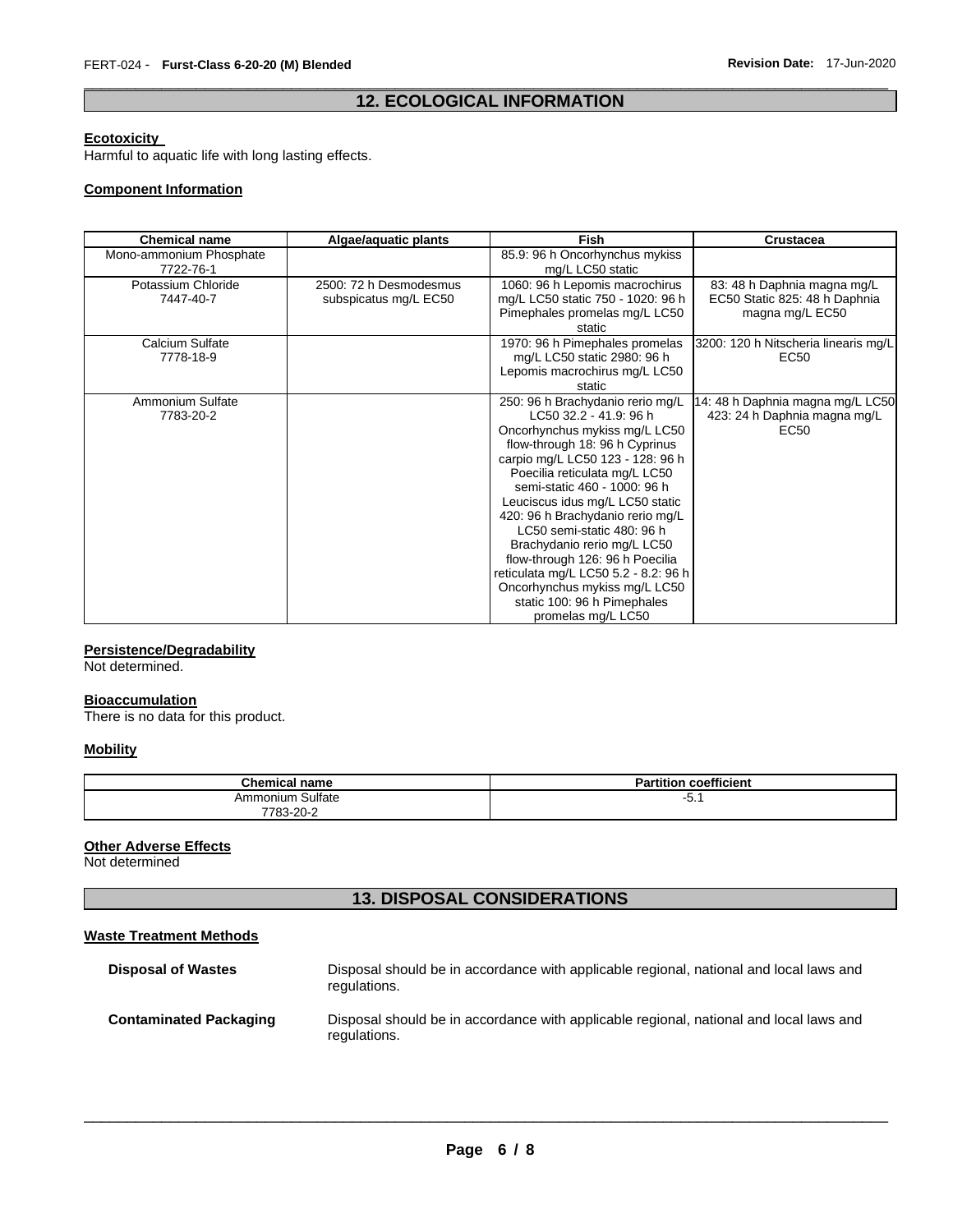| <b>14. TRANSPORT INFORMATION</b> |                                                                                                                                |  |  |  |
|----------------------------------|--------------------------------------------------------------------------------------------------------------------------------|--|--|--|
| <b>Note</b>                      | Please see current shipping paper for most up to date shipping information, including<br>exemptions and special circumstances. |  |  |  |
| <u>DOT</u>                       | Not regulated                                                                                                                  |  |  |  |
| <b>IATA</b>                      | Not regulated                                                                                                                  |  |  |  |
| <b>IMDG</b>                      | Not regulated                                                                                                                  |  |  |  |

\_\_\_\_\_\_\_\_\_\_\_\_\_\_\_\_\_\_\_\_\_\_\_\_\_\_\_\_\_\_\_\_\_\_\_\_\_\_\_\_\_\_\_\_\_\_\_\_\_\_\_\_\_\_\_\_\_\_\_\_\_\_\_\_\_\_\_\_\_\_\_\_\_\_\_\_\_\_\_\_\_\_\_\_\_\_\_\_\_\_\_\_\_

# **15. REGULATORY INFORMATION**

#### **International Inventories**

| <b>Chemical name</b>     | TSCA TSCA Inventory DSL/NDSL EINECS/ELI |            | <b>ENCS</b> | <b>IECSC</b> | <b>KECL</b> | <b>PICCS</b> | <b>AICS</b> |
|--------------------------|-----------------------------------------|------------|-------------|--------------|-------------|--------------|-------------|
|                          | <b>Status</b>                           | <b>NCS</b> |             |              |             |              |             |
| Mono-ammonium Phosphatel | <b>ACTIVE</b>                           |            |             |              |             |              |             |
| Potassium Chloride       | <b>ACTIVE</b>                           |            |             |              |             |              |             |
| Calcium Sulfate          | <b>ACTIVE</b>                           |            |             |              |             |              |             |
| Ammonium Sulfate         | <b>ACTIVE</b>                           |            |             |              |             |              |             |

**Legend:** 

*TSCA - United States Toxic Substances Control Act Section 8(b) Inventory* 

*DSL/NDSL - Canadian Domestic Substances List/Non-Domestic Substances List* 

*EINECS/ELINCS - European Inventory of Existing Chemical Substances/European List of Notified Chemical Substances* 

*ENCS - Japan Existing and New Chemical Substances* 

*IECSC - China Inventory of Existing Chemical Substances* 

*KECL - Korean Existing and Evaluated Chemical Substances* 

*PICCS - Philippines Inventory of Chemicals and Chemical Substances* 

*AICS - Australian Inventory of Chemical Substances* 

#### **US Federal Regulations**

# **CERCLA**

This material, as supplied, does not contain any substances regulated as hazardous substances under the Comprehensive Environmental Response Compensation and Liability Act (CERCLA) (40 CFR 302) or the Superfund Amendments and Reauthorization Act (SARA) (40 CFR 355).

#### **SARA 313**

Section 313 of Title III of the Superfund Amendments and Reauthorization Act of 1986 (SARA). This product contains a chemical or chemicals which are subject to the reporting requirements of the Act and Title 40 of the Code of Federal Regulations, Part 372

| <b>Chemical name</b>                | <b>CAS No</b> | Weight-%  | <b>⊺Threshold</b><br><b>SARA 313 -</b><br>Values % |
|-------------------------------------|---------------|-----------|----------------------------------------------------|
| Mono-ammonium Phosphate - 7722-76-1 | 7722-76-1     | $30 - 40$ | .u                                                 |
| Ammonium Sulfate - 7783-20-2        | 7783-20-2     | '-10      | .u                                                 |

#### **CWA (Clean Water Act)**

This product does not contain any substances regulated as pollutants pursuant to the Clean Water Act (40 CFR 122.21 and 40 CFR 122.42)

#### **US State Regulations**

#### **California Proposition 65**

This product does not contain any Proposition 65 chemicals.